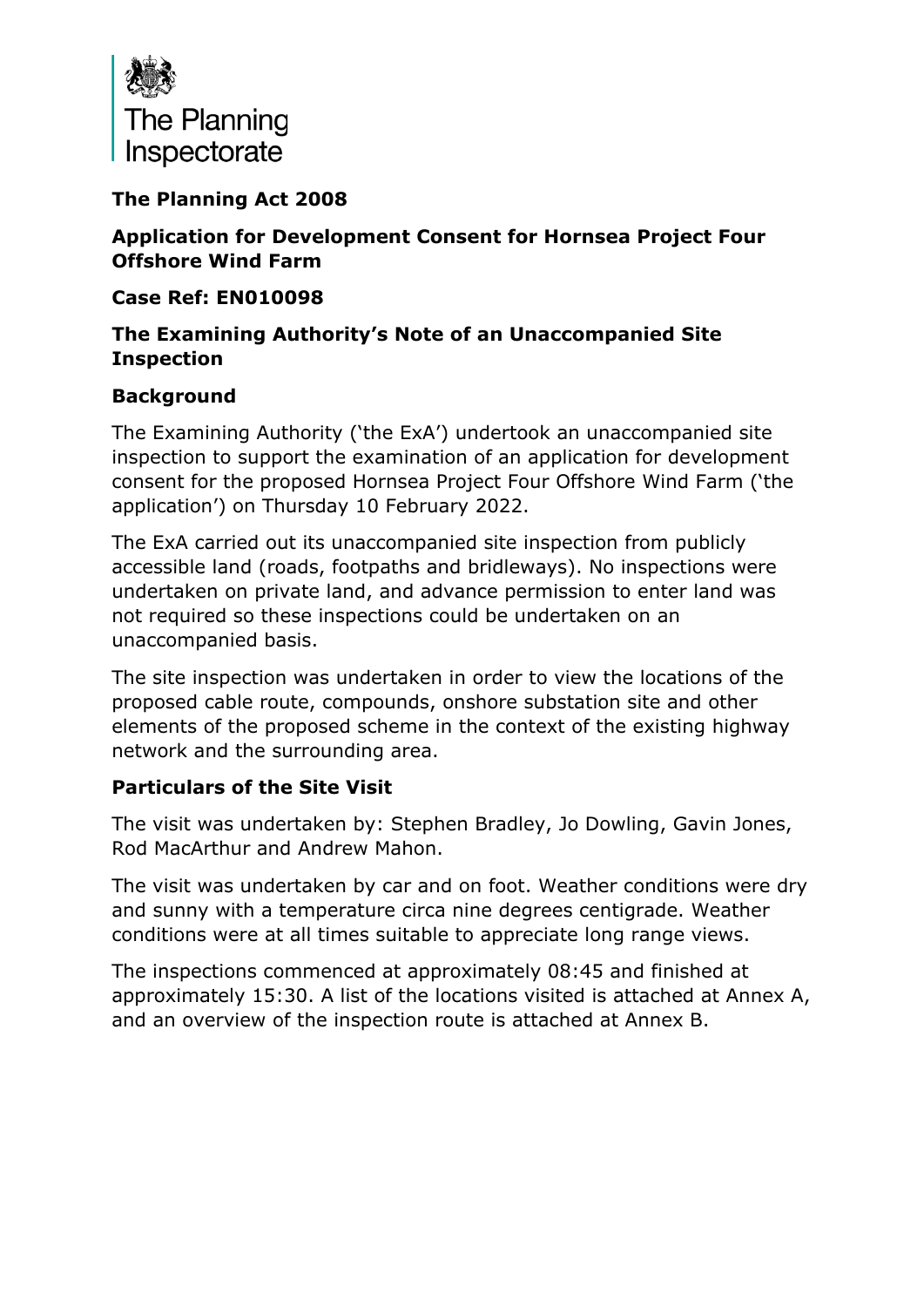

## **Annex A: List of locations visited on the Unaccompanied Site Inspection on Thursday 10 February 2022**

The ExA undertook a site inspection at the following locations.

Starting in Beverley the ExA drove east from the junction of the A164/ Lincoln Way and Victoria Road along Lincoln Way/ Minster Way, taking in Viewpoint (VP) 8. The ExA then turned south along the A1174 before turning west along the A1079. The ExA noted the convertor station for the Dogger Bank Offshore Wind Farm that is under construction on the northern side of the A1079 and the cable installation works to the southern side of the A1079 which provides the connection into Creyke Beck Substation. The ExA observed VP3 and then parked in the layby off the A1079 from where vehicular access (Work Nos 9a – temporary access track and 10 – permanent access track and footpaths) to the proposed onshore substation (Work No 7a) would be located. The ExA took a short walk (Walk 5 see plan B below) along the layby.





The ExA then continued along the A1079 north, U-turned at the roundabout with the A1174 and returned back along the A1079 to exit at the Jocks Lodge junction before heading south along the A164.

The ExA continued along the A164 taking in VP5 and VP4 before turning east along the B1233/ Harland Way/ Northgate. The ExA then turned left onto Park Lane. Driving along Park Lane, the ExA observed the Dogger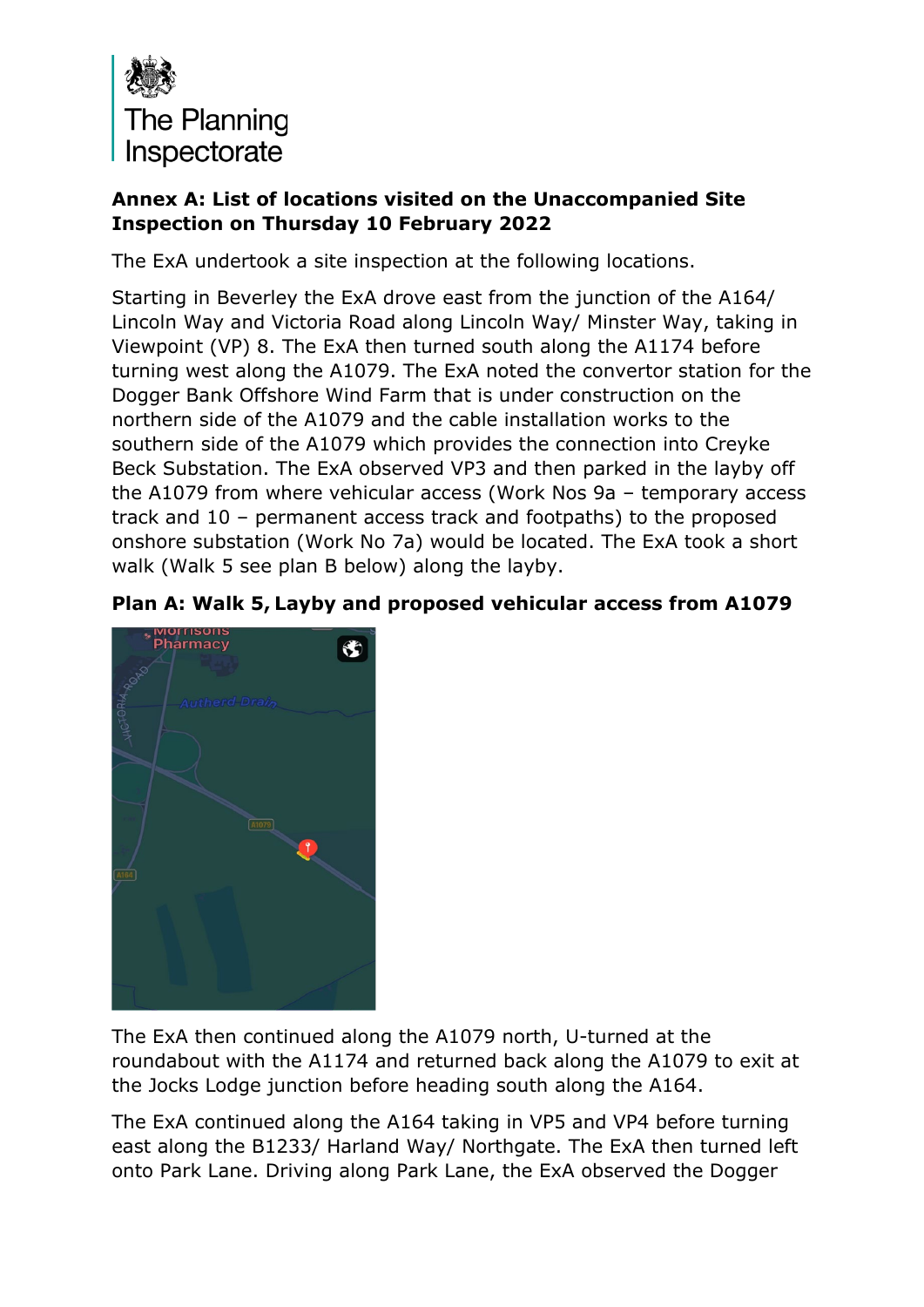

Bank construction compound in the field immediately after Park Lane Nursery. The ExA continued along Park Lane and stopped near the entrance to Creyke Beck substation. Here the ExA undertook Walk 6 (see plan B), observing the proposed location of the onshore connection works (Work Nos 6 and 8); onshore HVDC/ HVAC substation (Work No 7a); Energy Balancing Infrastructure (Work No 7b); cable circuits and electrical circuit ducts (Work No 7c); various access tracks and footpaths (Work No 7d); attenuation features (Work No 7e); landscaping (Work No 7f) and onshore construction works (Work No 7g). Using existing Public Rights of Way (PRoW) the ExA saw Wanlass Farm, Poplar Farm and Burn Park Farm and more distantly viewed Jillywood Farm to the northwest and Lazaat, Jillywoods and Jillywood Lane to the west. In walking the PRoW the ExA noted the location of the proposed permanent diversion to footpath No 16 between points 25c and 25d [APP-215, Sheet 28]and the location of the proposed permanent access track and footpaths (Work No 10). The walk continued taking in close views of the proposed onshore substation site from all sides including VP2, Burn Park Cottages and VP1.

#### **Plan B: Walk 6, North Cottingham, Creyke Back substation and the proposed site for the Converter Station**

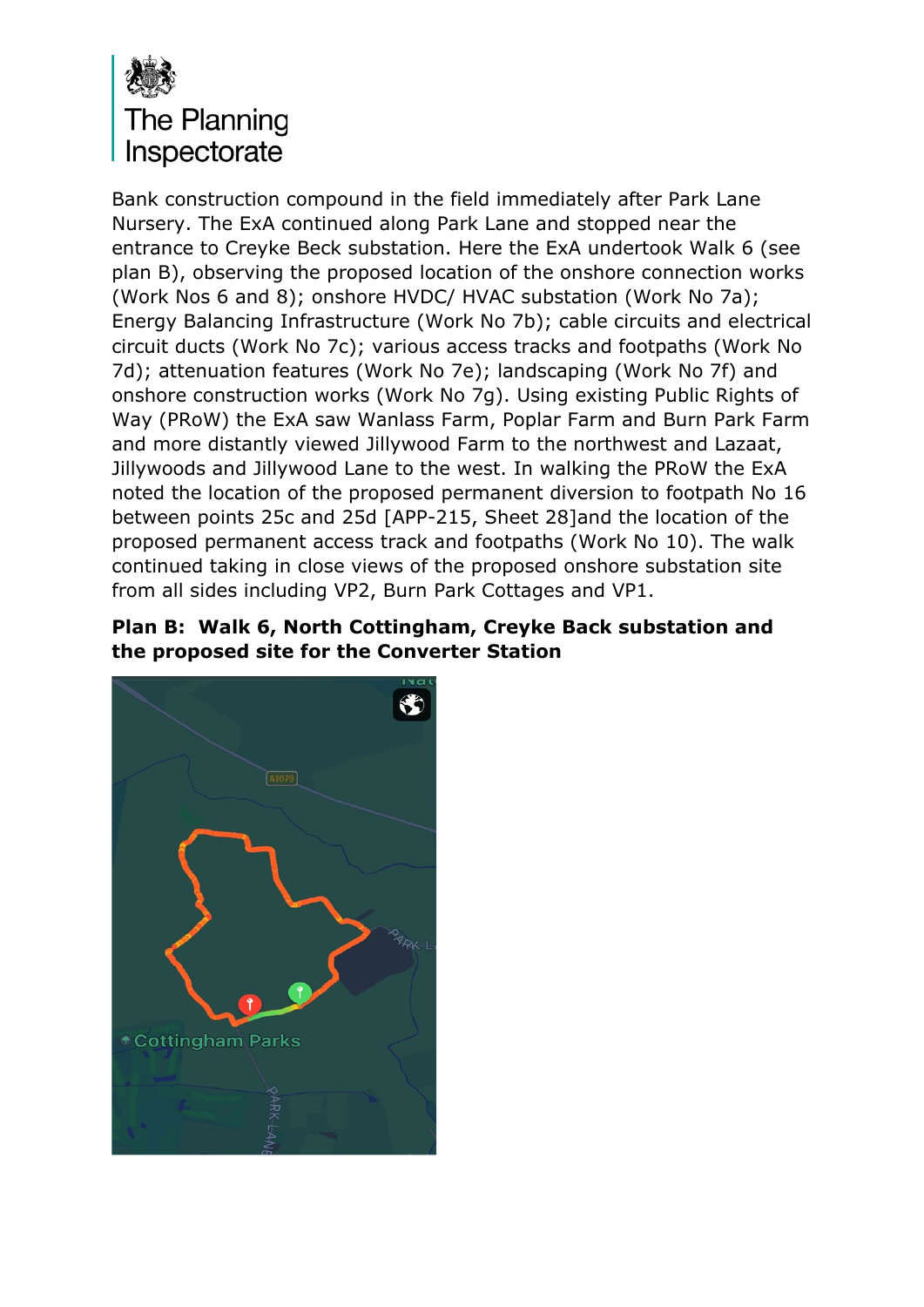

Having returned to the car, the ExA drove back along Park Lane to Northgate, turned left and then left again at the end of Northgate onto Dunswell Road. At the sharp right turn on Dunswell Road the ExA observed the eastern end of the existing private road from Creyke Beck Substation. The ExA then continued along Dunswell Road and Dunswell Lane to Dunswell.

This completed the main drive, following which the ExA undertook a series of standalone visits.

# **Walk 7, Skidby Mill and Fishpond Wood**

The ExA drove from Beverley along the A164 towards Skidby, turning right into Skidby Main Street, taking a short diversion to Skidby Mill. Returning to Main Street, the ExA continued through Skidby before turning right onto Little Weighton Road, taking in VP7. Before reaching Little Weighton, the ExA turned sharp right onto Dunflat Lane. The ExA passed Risby Park and Fishpond Wood stopping just before the PRoW crossing of the road. The ExA walked along the road a short way before turning north along the PRoW that follows the eastern edge of the wood from this vantage point the ExA viewed VP6. The ExA then walked to the northern tip of the wood to view the route of the onshore connection works (Work No 6) and temporary logistics compound (Work No 9c). The ExA then returned to the car.



# **Plan C: Walk 7, Fishpond Wood and Dunflat Road**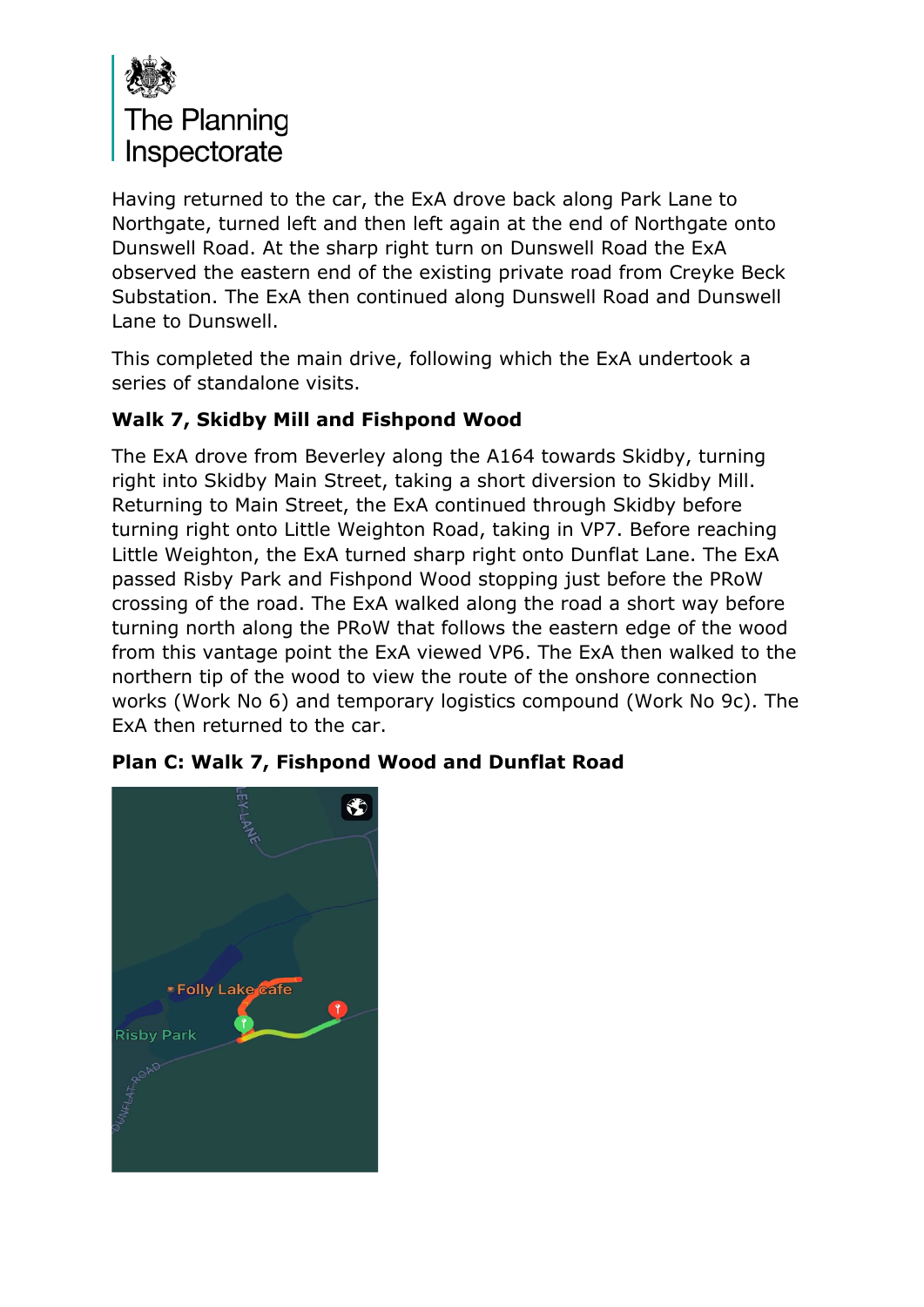

## **Walk 8, Views south of Beverley and from the River Hull**

The ExA walked the PRoW network from Beverley Minster via Long Lane to Spark Mill Lane across the railway line to see the view from the area to the south of Beverley. The ExA noted that a number of sites adjacent to the PRoW were being developed for housing. The ExA walked past Sparkmill Allotments turning right onto Flemingate/ Beckside (B1230). The ExA then proceeded to walk along the southern bank of Beverley Beck to the River Hull continuing out along the southern flood bank to a point which was just opposite the village of Weel. From this location the ExA then looked southeast towards the Creyke Beck substation. The ExA then walked back to Beverley.

#### **Plan D: Walk 8, Southern edge of Beverley, Beverley Beck and the River Hull**